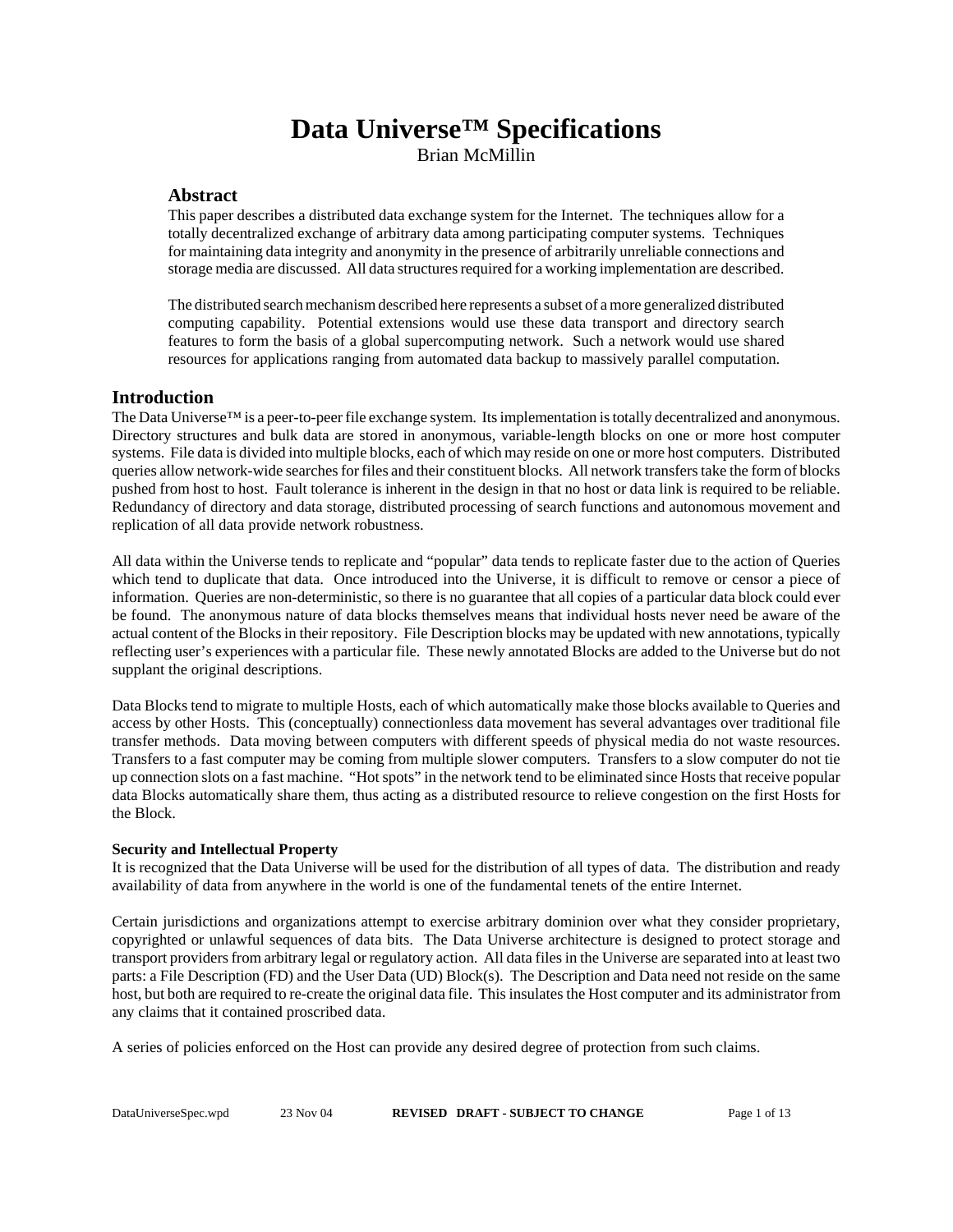1) At the lowest level, the host may ignore all semantic issues and simply participate in the Universe.

2) A host may adopt a policy to never simultaneously have resident in its repository all of the Blocks required to re-create a particular file.

3) A host may choose to allow File Descriptions (FD) or User Data (UD) but not both in its repository.

4) When adding files to the Universe, a host may choose to break even small files (less than the maximum single Block length of 65,500 bytes) into multiple data Blocks.

5) When adding files to the Universe, a host may choose to encrypt the User Data (UD) Blocks. The key information required to decrypt the data would be stored independently within the Universe. This adds a third component (in addition to the FD and UDs) that must be present at a single machine to extract the original data.

6) When adding files to the Universe, a host may break the original file into multiple Blocks in Stripes instead of blocks of consecutive data. Arbitrarily elaborate extensions could allow redundant encoding (for example, Reed-Solomon) to enable reconstruction of files with missing blocks.

#### **Limitations of Prior Systems**

Previous peer-to-peer systems suffer from several limitations that are not present in the Data Universe architecture. These limitations leave the users and operators of previous networks vulnerable to serious claims in many legal jurisdictions.

1) The data and descriptions of shared files are kept together on user's systems. This is a very traditional approach that does nothing to mitigate complete exposure of a user's intent in the case where the physical hardware (hard drive) is compromised to an adversary.

2) The user must publish a list of file descriptions that are available from his computer before they can be accessed by other peers. This eliminates any chance of actual anonymity on the part of the user.

3) A list of computer names (IP addresses) and their shared file descriptions are propagated to and stored in other systems on the network. This ensures that the scope of the user's interests are easily available to an adversary.

4) File searches routinely return a list of the users sharing a specific file. This allows an adversary to target groups of individuals with similar interests.

5) Files must be specifically shared by each user. This leads to network bottlenecks where there is a single source of a popular file, and a tendency for users to download files without providing compensatory upload capability. This also represents a legal vulnerability in that it makes clear the user's intent to redistribute selected files to others.

6) No revision or annotation of file descriptions is possible without the assistance of the user sharing the file. Actual data users do not have the ability to correct errors (intentional or unintentional) in the file descriptions. This allows spammers or other zealots to waste user's time and network bandwidth with malformed or malicious entries.

7) There is no optimization of resources. Bandwidth and disk space are allocated in an uncoordinated manner by individual users.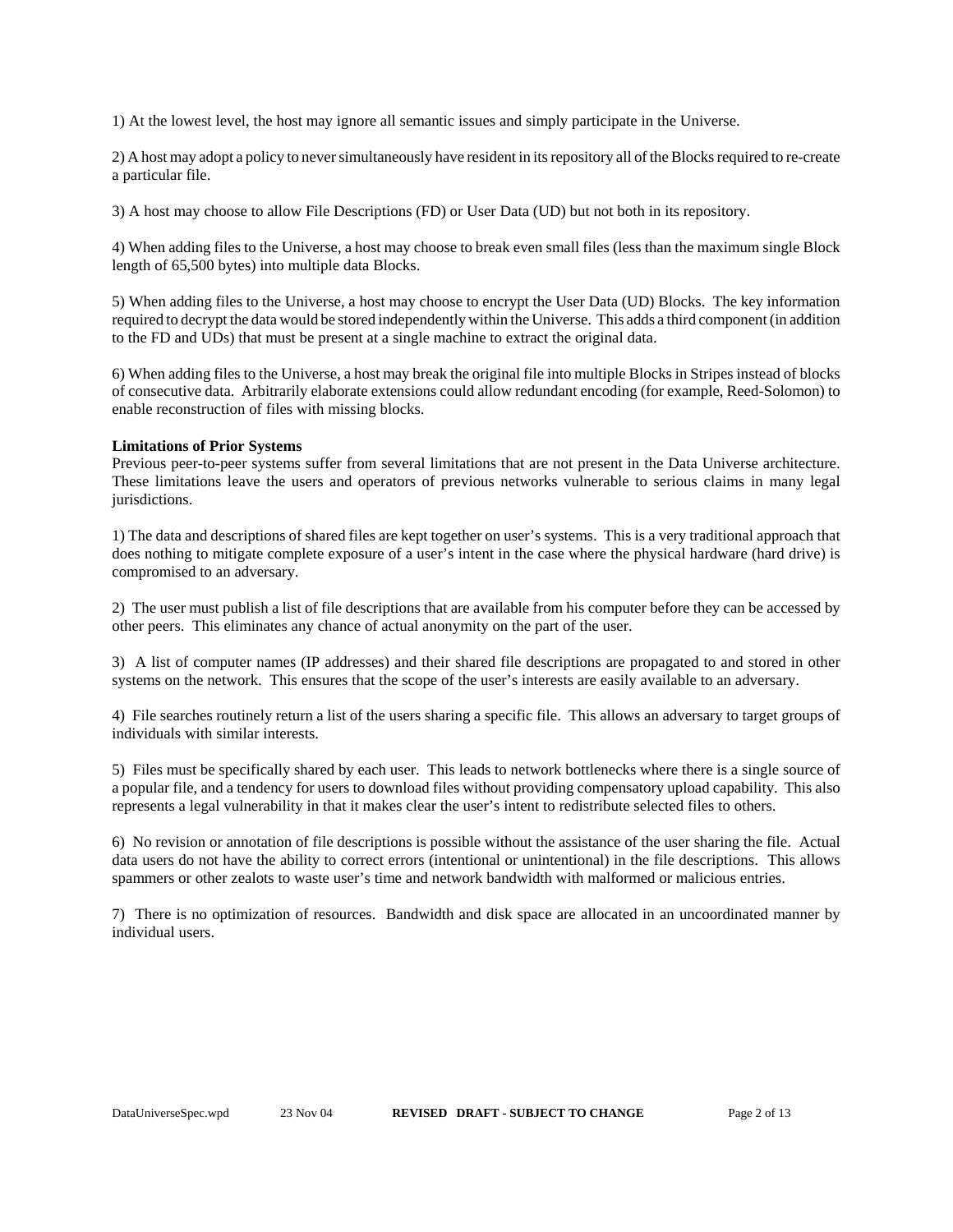# **Glossary**

**Block** - A block is a variable-length sequence of binary bytes. Blocks may contain from 5 to 65,505 bytes. Blocks come in five types based on their content: User Data (UD), File Description (FD), Directory List (DL), Host List (HL), and Query (QU). The first 5 bytes are reserved for a block signature. The maximum length is selected to ensure that a Block ID and the Block itself can always be transported in a single IP Frame.

**Block ID** - A Block ID is a sequence of from 28 to 30 printable characters. The Block ID is the printable representation of a L-Hash descriptor of the data contained within the block. Even a zero-length block will have a five character signature so there will always be at least 28 characters in a Block ID.

**Block Signature** - Five characters at the beginning of each data block that identify the type of data in the block. The first character is literal '#', the second pair identify the block type (either 'UD', 'FD', 'DL', 'HL', or 'QU') and the third pair identify the compression algorithm (either 'RD', or 'LZ'). The '#' is chosen to delimit the end of the variable length Block ID pre-pended in the data communication channel.

**DateTime** - standard printable ASCII form of the creation date and time of a file. Used to allow recreation of more complete directory entries for files extracted from the Universe. The value contains up to 14 decimal digits in the format: yyyymmddhhnnss. If the leading digit is a "2" it and any subsequent zeroes are suppressed making this a variable-length form which will use only 11 digits during this decade.

File ID - A File ID is a sequence of at least 27 printable characters. The File ID is the printable representation of a L-Hash descriptor of the data within the file. File IDs are used to consolidate different File Names and/or File Descriptions that describe the same content. File IDs are also used to ensure the integrity of reconstructed multi-Block files.

**Host Computer** - A Host is a computer that participates in the Data Universe by running the Universe kernel application. A host also makes available resources that include CPU time, Storage space, a TCP/IP socket and a certain amount of Bandwidth to the Internet.

**Host ID** - A Host ID in the current implementation is a URL containing an IP address and port number in printable ASCII text. See RFC 2732 for formats of literal IP addresses.

**L-Hash** - L-Hash is the algorithm used to create printable Block IDs and File IDs. The printable form uses 64 characters from the set ['0 '..'9 ','A'..'Z','a'..'z','\$','%'] to represent 6-bit values. Leading ASCII zero characters are suppressed to create the variable-length printable form. The recommended algorithm is L-SHA1. This implies that Block IDs and File IDs will be 27 or more printable characters in length.

**L-MD5** - A modification of the RFC1321 MD5 message digest algorithm in which the input data length in bits is prepended onto the 128-bit message digest value.

**L-SHA1** - A modification of the RFC3174 SHA1 Secure Hash algorithm in which the input data length in bits is prepended onto the 160-bit message digest value.

**Query** - A type of data Block that contains instructions for searching the Repository of one or more Hosts and returning the results. The Data Universe Idle Process scans the Repository looking for Query Blocks. As they are found, they are processed and disposed of either by (1) returning results, (2) forwarding to another Host, or (3) discarding. A list of recent Queries prevents the same Query from running more than once on a given Host.

**Repository** - The storage area on a Host computer that contains data Blocks. A configuration parameter allows the administrator of each Host to limit the size of the Repository. Simple implementations may store each block in a separate disk file using the signature and L-Hash as the file name. (Windows implementations may be restricted by their inability to differentiate upper- and lower-case filenames.)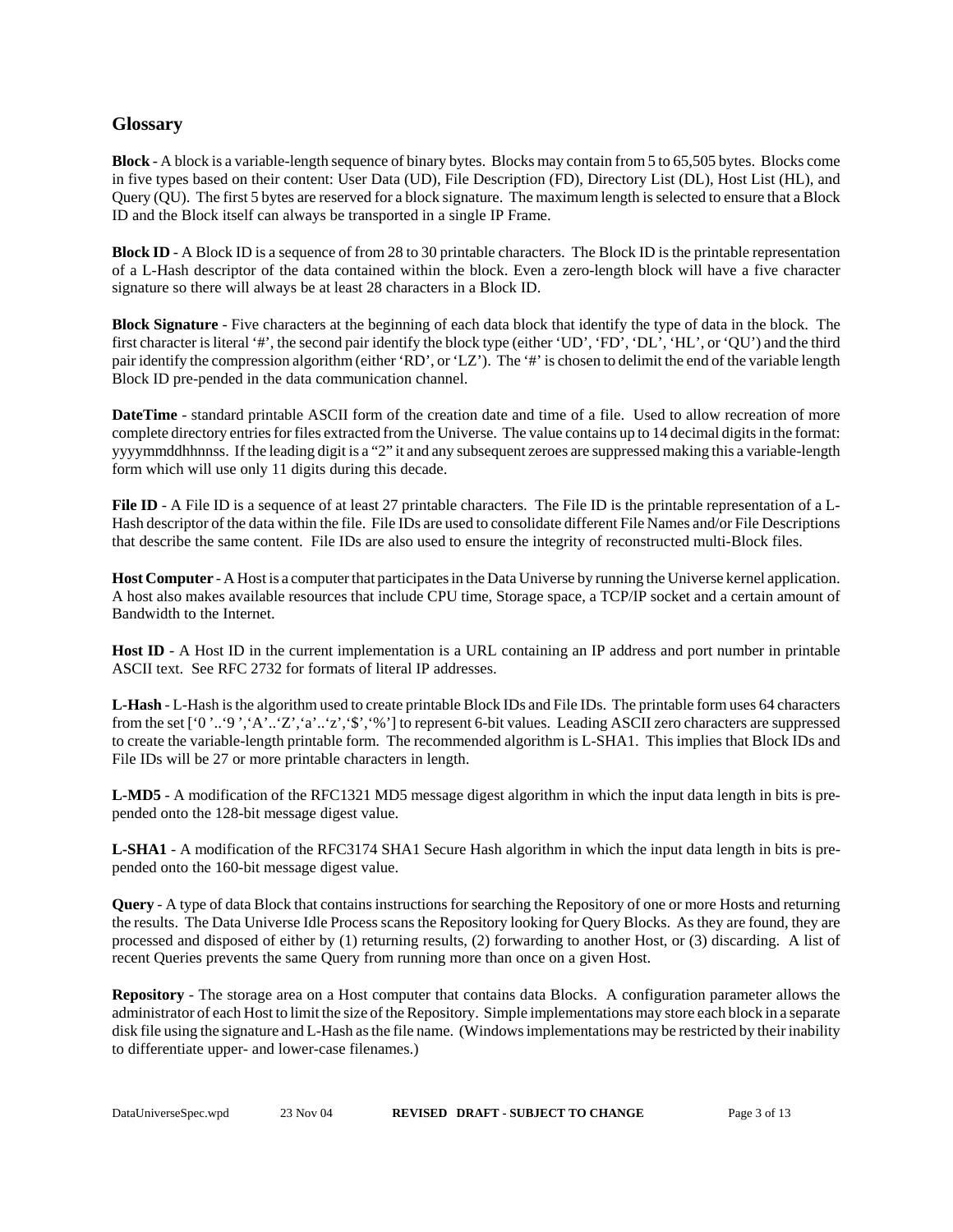**Slicing** - A general term that means breaking up an arbitrarily large data file into a set of one or more User Data (UD) Blocks. Typically, the first step is to run a compression algorithm. The results are then divided into Blocks that do not exceed 65,500 bytes. The size of the blocks and whether they contain consecutive data (or are broken into stripes) are arbitrary decisions made at the time the file is entered into the Universe. Additional blocks may be created to implement error correction logic. These may be simple parity-based blocks or they may incorporate Reed-Solomon Forward Error Correction coding. The goal is to allow complete and accurate reassembly of the original file, even in the absence of all of the data blocks. The reconstruction instructions (including the list of Block IDs, slicing/striping/ECC, and decompression algorithm) are included in the File Description (FD) Block.

**Timestamp** - standard printable ASCII form for time-of-day values used in File Descriptions, Directory Lists, Host Lists and Queries. The value contains exactly 12 decimal digits representing Universal Time in the format: yymmddhhnnss. Since the timestamp is predominately used for expiration times and sorting, simple string comparisons will suffice in most instances. Differs from a file's DateTime which is variable length and based on local time.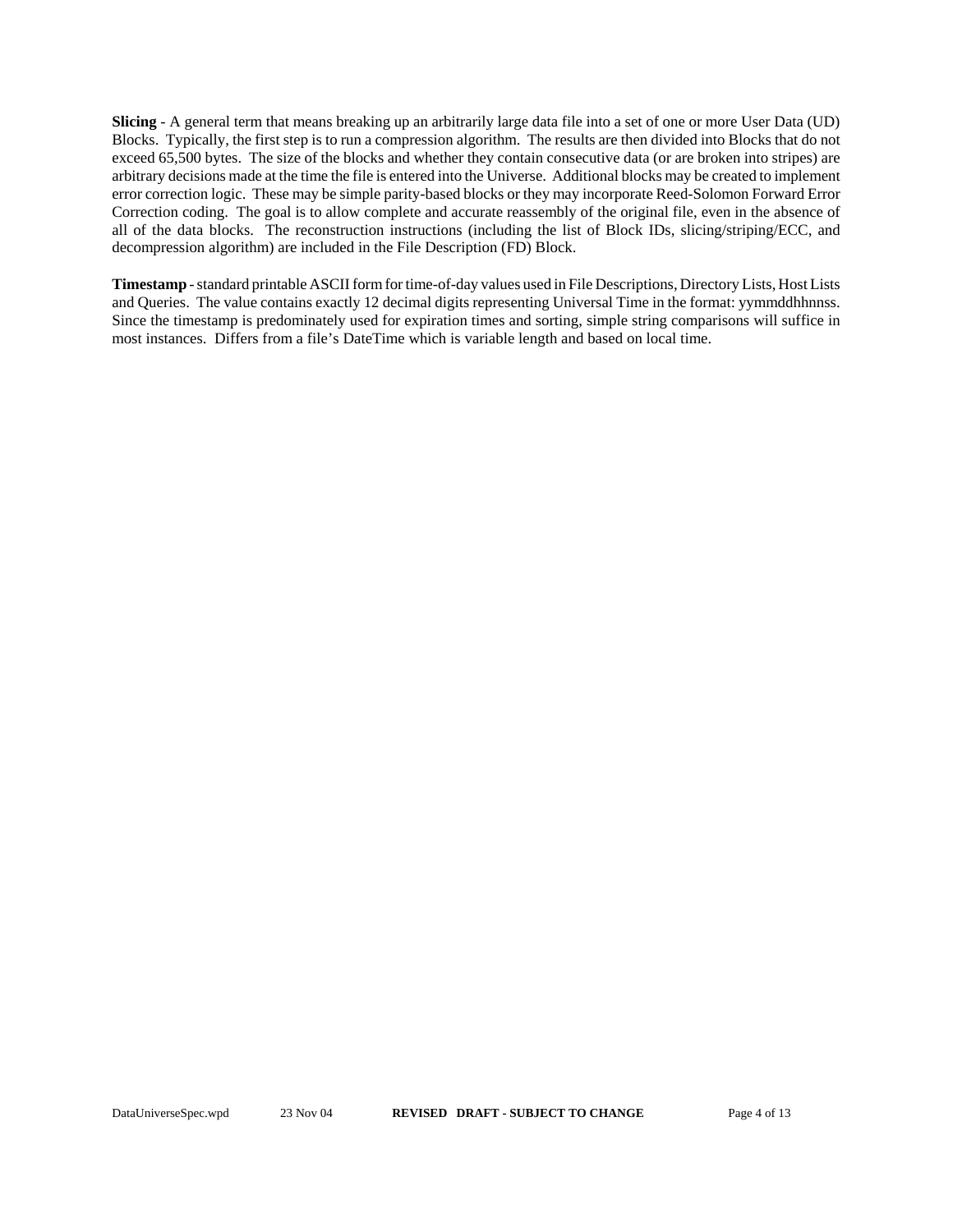# **Implementation**

The Data Universe is implemented in a compact, easy-to-distribute form.

**UniverseKernel.exe** implements the data storage interchange functions. **Universe.ini** is the configuration file that specifies resource allocations for the Kernel. **Universe.exe** is the user interface that allows files to be shared in the Universe and searches to find files. **Repository\** is the directory that contains data Blocks stored as individual files with Block IDs as names. **AddFiles\** is the directory which contains files to add to the Universe. **ExtractedFiles\** is the directory which contains files retrieved from the Universe.

The Data Universe creates a directory which houses the Repository of data Blocks. These files are named with their Block IDs and use the standard operating system file system for disk management. Any necessary file or disk maintenance may be done with existing tools. None are provided with the Data Universe. Note that the implementation under Windows uses a hexadecimal version of BlockIDs for naming files, since upper- and lower-case is indistinguishable in the file system.

Directories are provided for files to be added to or extracted from the Universe. This provides isolation of files for security and anti-virus quarantine. The speed of add and extract operations is non-deterministic, so autonomous operation is expected.

The Data Universe may be removed from a Host by simply deleting all associated files.

# **Data Universe Configuration File**

The operation of the Universe is controlled by a simple configuration file, **Universe.ini**. A sample configuration file is listed below:

```
[Data Universe]
HostID=192.168.2.10:1234
CPU=10
Interval=5
Inbound=500KB
Outbound=100KB
RAM=15MB
Disk=1000MB
HostFD=Yes
HostUD=Yes
```
# **Getting Started**

When joining the Data Universe, the administrator of a particular host sets some simple policies relating to the resources that he wishes to contribute to the Universe. He chooses an amount of disk space, a TCP/IP socket, a CPU usage limit and inbound and outbound network bandwidth limits. From this point on, the operation of the Universe is autonomous. Files may be added to or extracted from the Universe via a user interface whose operation is essentially independent of the Universe itself.

The initial distribution of the Data Universe software contains a seed version of a Host List (HL) Block. The new Host adds itself to the list. In the absence of anything else to do, the Universe Idle Process periodically pushes its new version of a Host List to the other Hosts already on the list. Eventually, one of these transfers should find a live Host. This host will subsequently return an updated Host List block. The new host has now joined the Data Universe.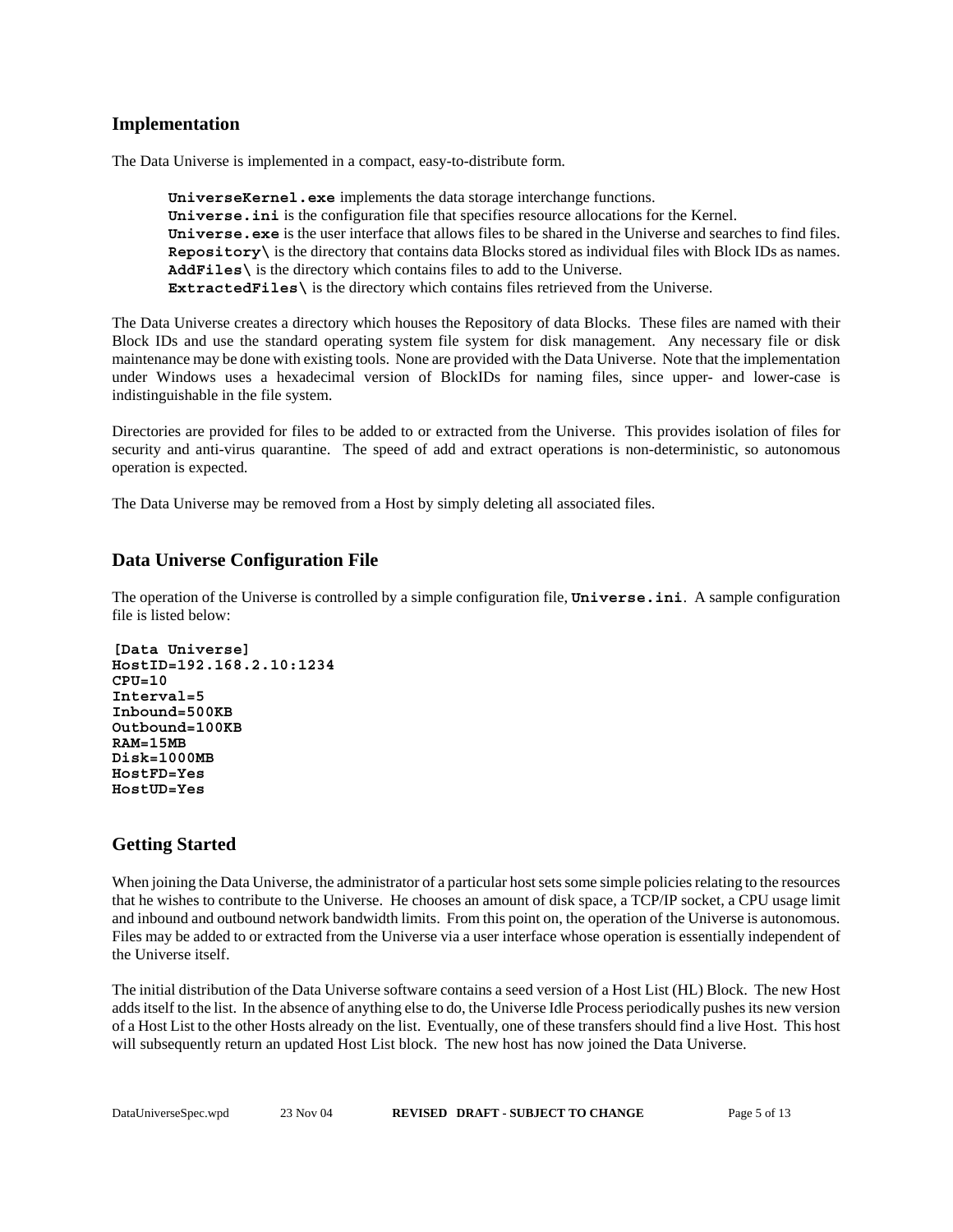An identical process occurs when a Host restarts, except that the initial Host List (HL) Block that it uses is the most recent one stored before shutdown.

# **File Introduction**

A user interface is provided to allow files to be introduced into the Data Universe. The file name, a text description, and optional parameters such as compression, slicing and error correction control the process. The resulting File Description and User Data blocks are placed in the local repository. During the normal operation of the network these blocks will be replicated and distributed to multiple hosts.

# **File Extraction**

Extracting a file from the Data Universe involves two primary steps: Selection and Retrieval. Selection is the process of choosing a particular to retrieve. Retrieval involves locating the separate pieces of a file and reassembling them on the user's computer.

File selection begins with the construction of a suitable Query to the network. The query describes the desired file by name or text description. Wildcard pattern matching is used to allow partial or incomplete information to yield relevant results. Over a period of time hosts in the network will return File Description blocks that match the Query parameters. The user examines the text descriptions and chooses appropriate entries for the Retrieval process.

The selected File Descriptions contain block lists required to access the data of the actual files. Additional Queries are then made to find and return the required User Data blocks to reconstruct the file. At this point, a degree of sophistication can be incorporated into the Queries to allow optimization of the network bandwidth and processing resources. Initial Queries may return Directory List (DL) records instead of User Data. From these Directory Lists, specific Queries may be formulated to allow parallel transfer of blocks from multiple hosts. This also eliminates the redundant transfers that would result from simple Queries requesting widely available blocks.

When the necessary blocks have been received by the local host the file is reconstructed and its integrity verified. Error correction algorithms may be applied to repair files with missing blocks, or in the (very rare) instance of duplicate L-Hash block signatures.

# **Data Communication**

Several options exist for the transfer of data blocks from one host to another. The conceptually preferred method pushes blocks as connectionless datagrams from an originator to a recipient. This eliminates the time-consuming handshake required for a TCP/IP connection that will generally be used for only a single block.

Although connectionless transmission is preferred, there are many situations (involving firewalls, for example) in which it would fail. Therefore, a second choice involves connections using HTTP. Data blocks may be transferred bidirectionally as a POST and response. The Data Universe transport protocol may be implemented as a script for an Apache web server.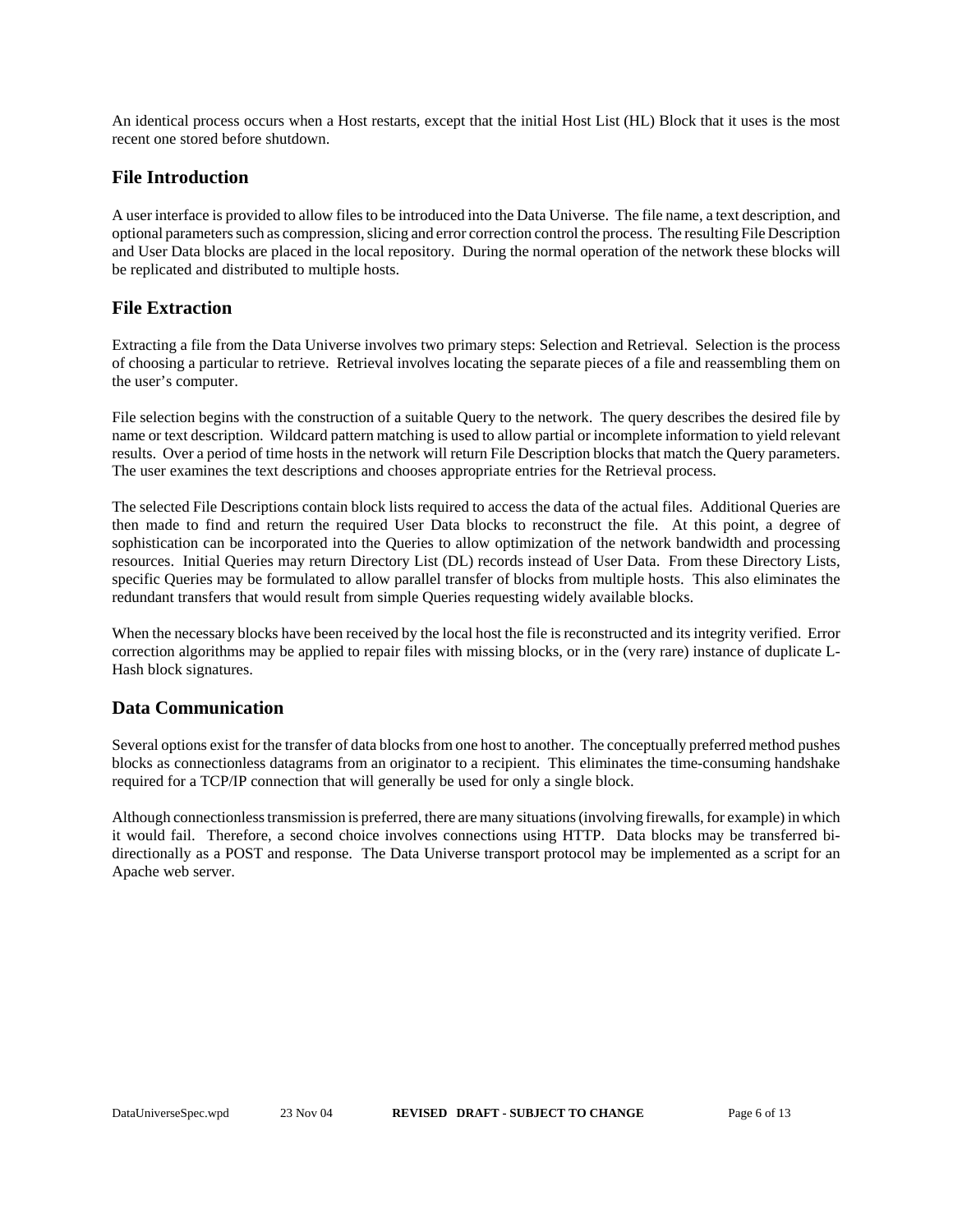The size of data blocks is chosen to ensure that the total size of a block on the data channel is less than or equal to 65,535 bytes. This is the upper limit of a TCP/IP V4 data packet. The actual contents of a Block on a channel are illustrated as follows:

|                | <b>Block Length</b>            | Hash     | <b>Signature</b>   | Data               |
|----------------|--------------------------------|----------|--------------------|--------------------|
| Minimum Length | 8 bits                         | 160 bits | 40 bits $-5$ bytes | 0 bits             |
| Maximum Length | 20 bits                        | 160 bits | 40 bits $-5$ bytes | $65,500$ bytes     |
|                | 28 - 30 bytes (6-bit encoding) |          | 5 bytes            | $0 - 65,500$ bytes |

# **Data Formats**

All data transfer and storage in the Universe is based on the use of named, variable-length blocks of data.

All Data Transfers are in the form of a connectionless datagram sent from one host to another. The datagram contains the Block ID and the Block of data. The recipient verifies that the Block ID matches the Block and stores the Block in its local repository.

Each Block contains signature bytes on the beginning that identify it as one of the five basic types of Blocks.

| UD        | User Data        | The body of files, usually compressed                                              |
|-----------|------------------|------------------------------------------------------------------------------------|
| <b>FD</b> | File Description | The File Name(s), text description(s) and list of UD blocks that are the data.     |
| DL        | Directory List   | List of Block IDs in the repository of a particular host.                          |
| HL        | <b>Host List</b> | List of Host Addresses and their anticipated longevity in the Universe             |
| QU        | Ouery            | Block containing a text description of a search to be performed on the repository. |

# **UD - User Data Block**

User Data may be stored in the Universe in raw, uncompressed form. The data is broken into segments of up to 65,500 bytes. The signature characters "#UDRD" are the first five characters of each block, followed by the segment of data.

User Data may be compressed using a LZH algorithm prior to entry into the Universe. The resulting compressed data are broken into blocks of up to 65,500 bytes. The signature characters "#UDLZ" are the first five characters of each block, followed by the segment of compressed data. Other compression algorithms may be used in the future.

# **FD - File Description Block**

A File Description (FD) Block associates a File ID with one or more file names, zero or more file description text strings, and a list of one or more User Data (UD) Blocks that contain the actual file data. The FD Block is formatted in an XMLlike manner for ease of searching and parsing.

Some files may be broken into an extremely large number of UD Blocks. This may cause the list of Block IDs to exceed the capacity of a single FD Block. Multiple FD Blocks may be cross referenced by including an indirect reference to an UD Block in the list of UD Block IDs. An indirect reference is a Block ID with an "@" on the front. This UD block is interpreted as a sub-list of UD Block IDs to be inserted into the list.

Each File Name and File Description within the FD block has an associated timestamp. Typically, names and descriptive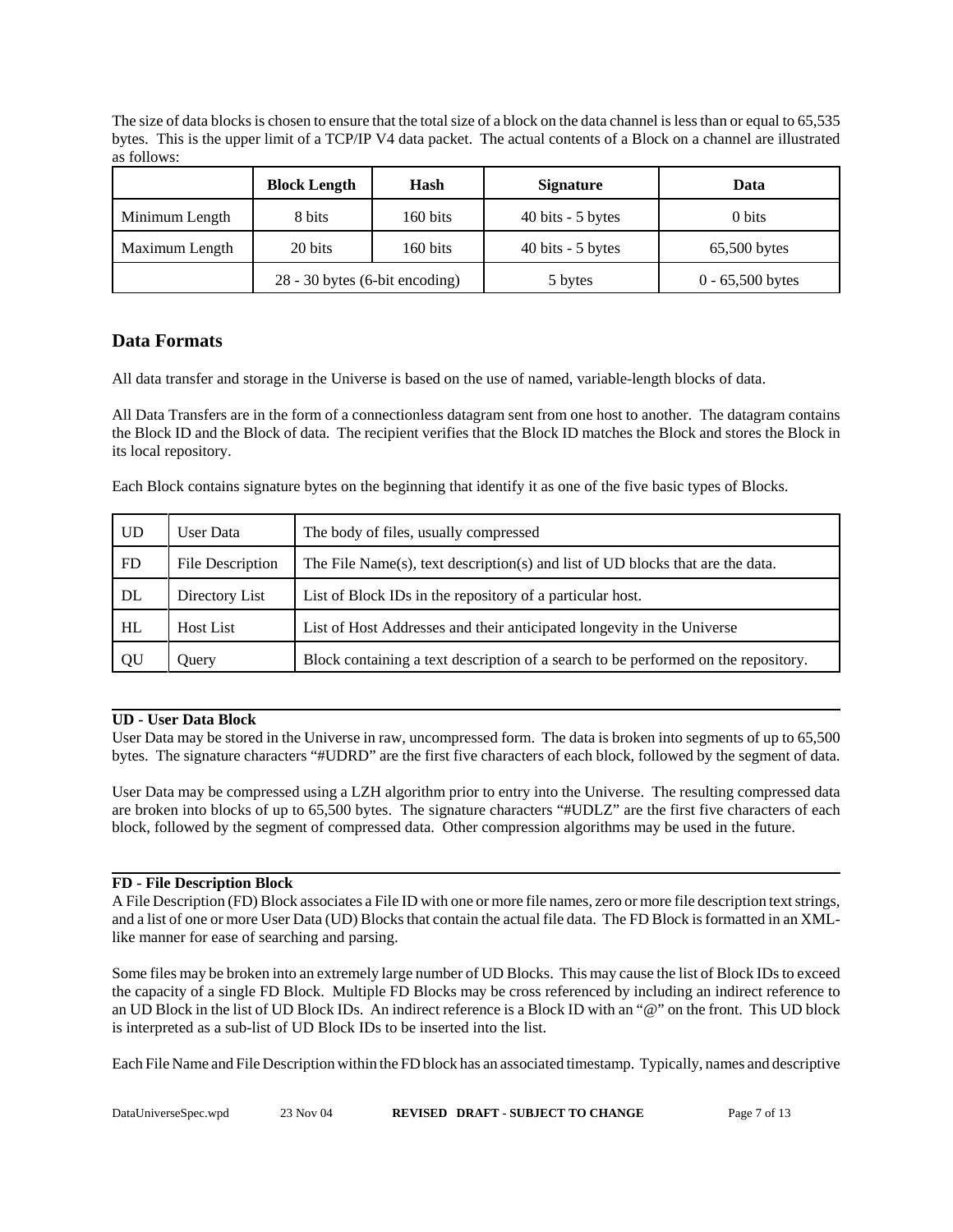text are sorted into reverse chronological order within a FD, with older information falling off the end. Names and text descriptions that share the same time stamp may be consolidated into one sub-record.

A File Description block is a block of ASCII text formatted as follows:

```
#FDRD<ID=FileID>
<bl="BlockID,BlockID,BlockID">
      <name="autoexec.bat",text="Everyone should have this file",
date=30721095432, ts=030721123456 />
      <text="Solves all your DOS problems", ts=030721123457 />
      <text="Danger! Reformats hard disk", signed="Guardian", pgp="asdf",
ts=030722010015 />
</bl>
```
Disk Files are uniquely identified by their File IDs which are based solely on the file content. This unique content is associated with one or more Block ID lists. The list of Block IDs allow the file to be reconstructed from scattered pieces. The integrity of the result is verified by comparing against the File ID.

File Names (Windows, etc. File Names), zero or more Text Descriptions, and an ordered list of one or more Block IDs.

As part of its normal operation, a Host will typically scan its repository for FD Blocks with duplicate File IDs. The Blocks with the most recent timestamps may be arbitrarily retained, or File Name and Text Descriptions may be merged to create new, more appropriate FD Blocks. Note that it is possible for the same data file to be entered into the Universe many times, possibly using different Slicing or Compression strategies. This means that the Block IDs in the Block list would not necessarily be the same.

#### **DL - Directory List Block**

A Directory List (DL) Block contains a Host ID, an expiration timestamp and a list of Block IDs that are available on the host. The Block ID list need not be exhaustive and is chosen in a more-or-less arbitrary manner by the host. Directory List Blocks are created periodically during the Data Universe Idle process and pushed to arbitrary Hosts.

In addition, Directory List Blocks may be created by the operation of Queries. A Query may specify that the return value be a Directory List indicating which of a set of Block IDs are present on the target system. This is normally used in anticipation of requesting those data Blocks from one of several Hosts.

**#DLRD<Host=HostID, expire=030721123456> BlockID, BlockID BlockID, BlockID, BlockID**

#### **HL - Host List Block**

A Host List (HL) Block contains a list of Host IDS and their anticipated longevity timestamps. Host Lists are composed and distributed by each Host as part of their Idle processing. Host IDs are contained in Directory List (DL) and Host List (HL) records received by each Host. These are combined and consolidated into new lists which are periodically pushed to other Hosts. Only the largest timestamp associated with a given Host ID is retained. The Host's own ID is included in any Host List (HL) Block pushed.

In general, contents of a Host List (HL) Block are prepared during the Idle phase of a Host's operation.

Host List (HL) Blocks are also prepared as a response to a Query in which Directory Lists are scanned for a particular Block ID. Hosts known to possess the required Block ID(s) are included in the response Host List (HL) Block.

The longevity timestamp is a time in the future after which the Host ID will be deemed to have expired. The Host computes its own longevity timestamp from the median duration of the most recent five times the Universe Kernel ran.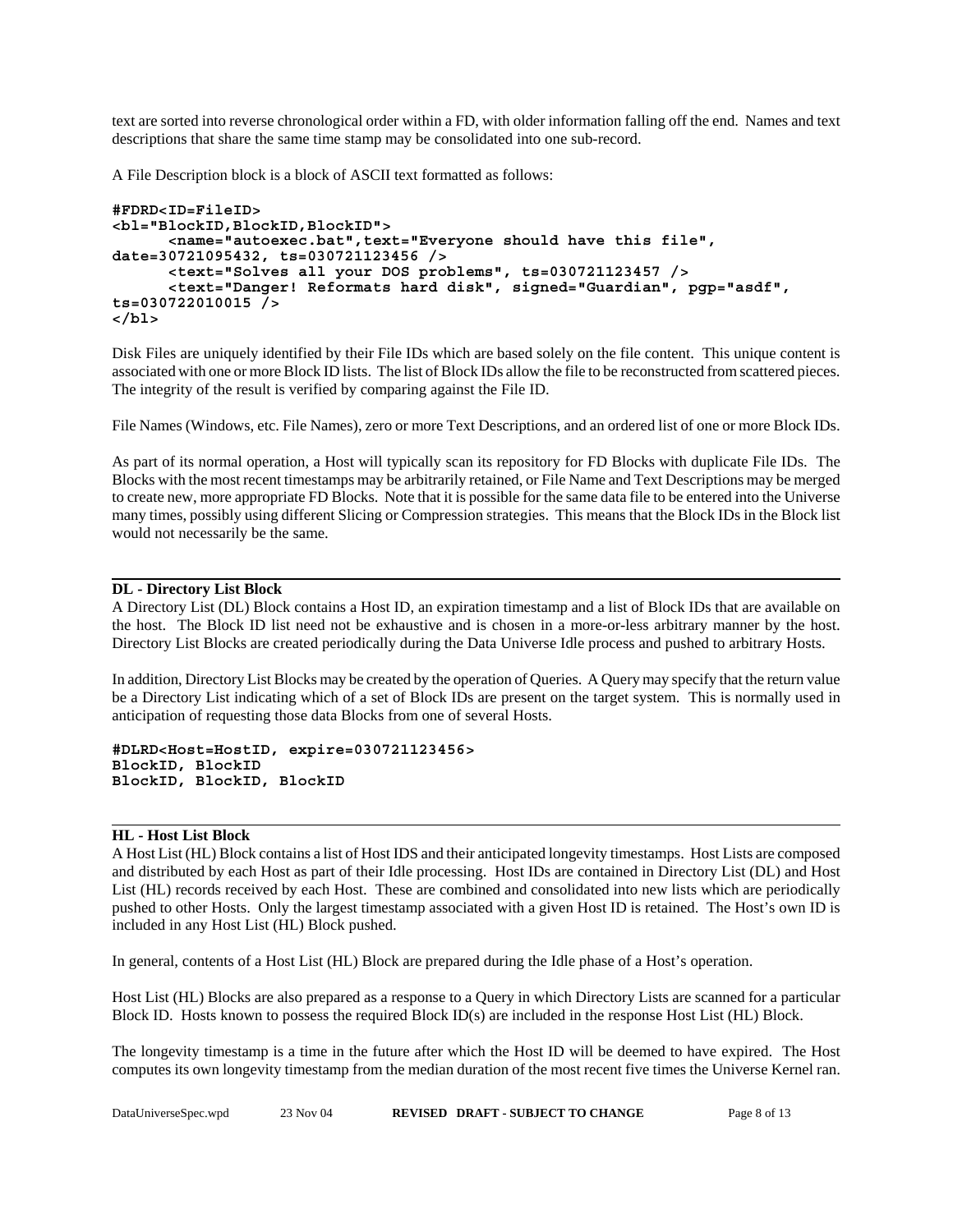The longevity of all other Hosts is the latest timestamp that has been seen for that Host.

The format of a Host List (HL) Block is printable ASCII text as follows:

```
#HLRD
<Host=HostID, expire=030721123456>
<Host=HostID, expire=030721123456>
<Host=HostID, expire=030721123456>
```
#### **QU - Query Block**

A Query (QU) Block is a block of printable text in an XML-like format. It contains parameters that are used by a Host to search other Blocks contained in its Repository. Query Blocks are processed asynchronously on each Host, as time permits. Successfully finding a desired Block results in a response being sent back to the originator of the Query. Responses are simply data Blocks pushed back to the originating Host. Queries which fail may be replicated intact to other Hosts where they will also be processed. After processing (or expiration) Query Blocks are eliminated from each Host's repository.

The format of a Query (QU) Block is printable ASCII text as follows:

```
#QURD
<ReplyTo=HostID, expire=030721123456>
<Discard=030721123456>
<BlockInterval=secs>
<Search=UD/FD/DL>
<Reply=UD/FD/DL/HL>
<ReplyMax=nnn>
<FanOut=nn>
<Query=expression>
<Phrase=expression>
```
The **<ReplyTo=HostID,expire=longevity>** parameter indicates the Host that originated the Query. It is the Host ID to which any successful responses will be sent. The longevity is included to allow Hosts that receive the Query to update their Host List (HL) records so that direct communication with the Query originator will be possible. This parameter is required.

The **<Discard=timestamp>** parameter indicates a time after which the Query will be discarded by all Hosts. No further responses will be sent after this time. In general, Hosts will also discard Queries with Expiration times too far into the future. This helps prevent (hypothetical) malicious or mal-formed Queries from overwhelming the ReplyTo Host. This parameter is required.

The **<BlockInterval=secs>** parameter indicates the number of seconds that will elapse between Block transmissions resulting from this Query. If the query was successful, it may return many result blocks. This interval specifies how fast these blocks will be sent to the ReplyTo HostID. If the query fails, the Query Block itself may be sent to other Hosts to process. This interval specifies how fast these replica Query Blocks are to be sent. If not specified, the Host determines based on its configuration parameters.

The **<Search=UD/FD/DL/HL>** parameter specifies the nature of the Blocks to be searched by the Query. One or more of the four options will actually be included in the parameter. This parameter is required.

The **<Reply=UD/FD/DL/HL>** parameter specifies the nature of the Blocks to be returned by the Query. One or more of the four options will actually be included in the parameter. This parameter is required.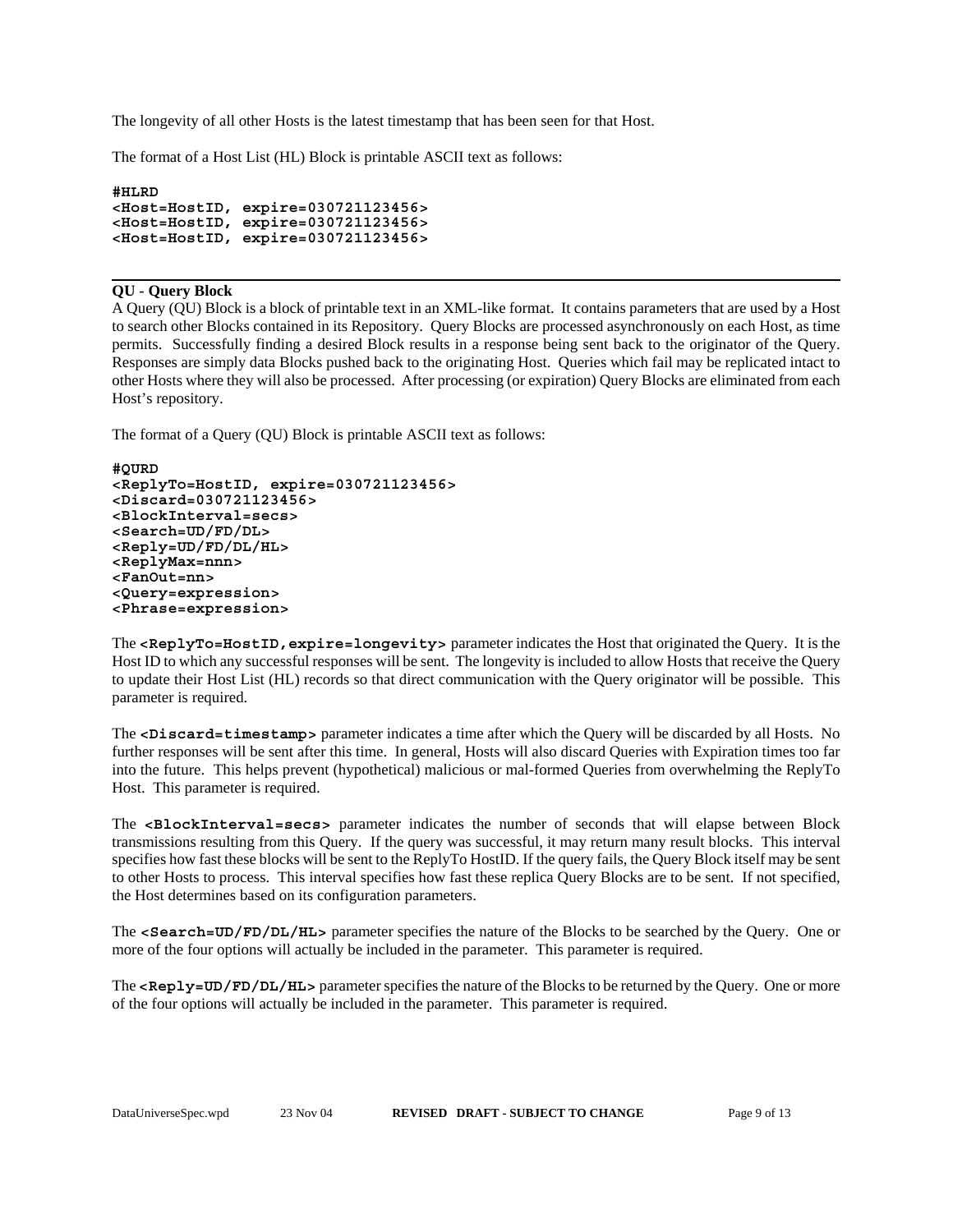Not all combinations of Search= and Reply= parameters are valid. The table indicates the results to be expected from each possible pair. The actual implementation may execute several of the ten meaningful operations based on multiple values for Search= or Reply=. This allows, for example, the return of FD and UD Blocks pertaining to a particular file with a single Query.

|                  |    | Search (Domain)                                                |                                                                        |                                                                     |                                                                |
|------------------|----|----------------------------------------------------------------|------------------------------------------------------------------------|---------------------------------------------------------------------|----------------------------------------------------------------|
|                  |    | UD<br>Search the User Data<br>Block IDs (not<br>contents)      | FD.<br>Search the contents<br>of the File<br><b>Description Blocks</b> | DL<br>Search the contents<br>of the Directory List<br><b>Blocks</b> | HL<br>Search the contents<br>of the Host List<br><b>Blocks</b> |
| Reply<br>(Range) | UD | Return the UD<br><b>Blocks themselves</b>                      | Return the UD<br>Blocks listed in<br>matching FDs                      |                                                                     |                                                                |
|                  | FD |                                                                | Return any FD<br>Blocks with specific<br>contents.                     |                                                                     |                                                                |
|                  | DL | Return a DL Block<br>with only the<br>matching UD Block<br>IDs | Return a DL Block<br>with only the<br>matching FD Block<br>IDs         | Return any DL<br>Blocks with specific<br>contents.                  |                                                                |
|                  | HL | Return a HL Block<br>with only the current<br>Host listed.     | Return a HL Block<br>with only the current<br>Host listed.             | Return a HL Block<br>with only the current<br>Host listed.          | Return any HL<br>Blocks with the<br>specific contents.         |

Using Reply=HL is generally reserved for a preliminary Query which could (potentially) result in a flood of responses. The compact, single Host response minimizes bandwidth requirements and allows the ReplyTo Host to choose the strategy for additional queries.

The **<ReplyMax=nnn>** parameter indicates the maximum number of Blocks that will be sent by each individual responder to the Host ID specified in the ReplyTo= parameter. This allows a limit to be placed on traffic that will be transmitted as a result of a particular Query. If not specified, one response Block will be allowed.

The **<FanOut=nn>** parameter specifies the number of Hosts that an unsuccessful Query will be replicated to. In general, Queries that succeed return data to the ReplyTo=HostID. Queries that fail are sent to nn randomly selected other Hosts in an attempt to generate some success. If not specified, queries are not replicated and are simply discarded with no response. A FanOut value of one will cause the Query Block to move randomly from one Host to another until (1) it succeeds and sends a response to the ReplyTo HostID, (2) it expires and is discarded, or (3) it returns to a Host that has already processed it and is discarded.

The **<Query=expression>** parameter specifies the actual boolean expression used to search the repository. Operands in the expression are given names in <Phrase=ID:expression> parameters. One Query=expression parameter is required in a Query Block. The evaluation of the expression yields a True or False value which ultimately determines the success or failure of the entire Query.

The **<Phrase=ID:expression>** parameter specifies the named operands and literal comparisons to be used in the repository search. A separate Phrase=ID:expression parameter is required to define each different operand used in the Query=expression.

#### **Search Expressions**

| DataUniverseSpec.wpd | 23 Nov 04 | <b>REVISED DRAFT - SUBJECT TO CHANGE</b> | Page 10 of 13 |
|----------------------|-----------|------------------------------------------|---------------|
|                      |           |                                          |               |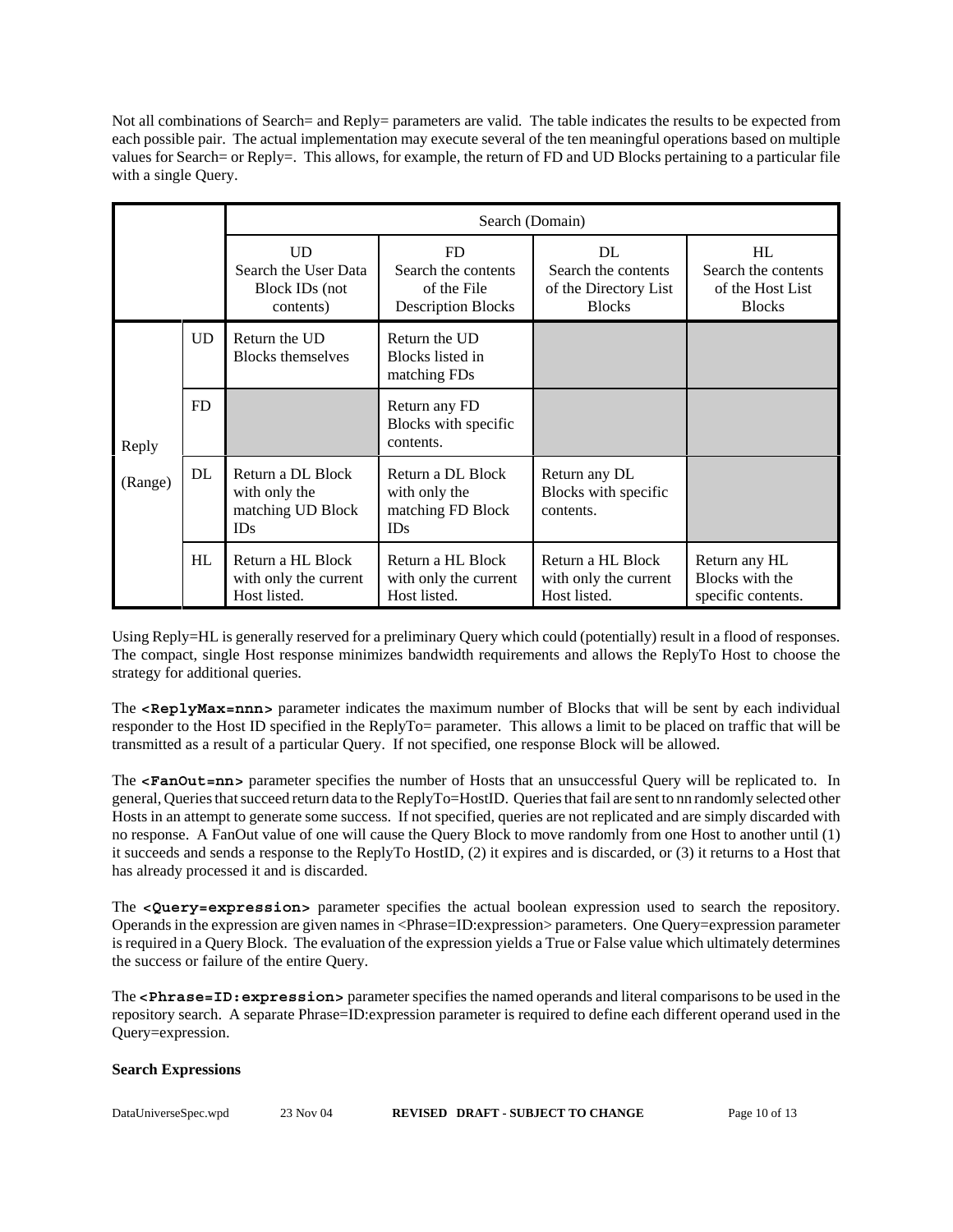Search expressions are composed in a partially pre-parsed within Query Blocks. The syntax of complex searches is thus moved to the user interface application and is not resident in the Data Universe Kernel. This is an attempt to provide functionality similar to regular expressions but without the computational overhead.

Examples of Search Expressions follow:

#### **Examples are TBD**

### **Future Extensions**

A simple ASCII text method of describing simple directory searches was outlined above. Extensions to this concept would allow any computation to be requested via this standard Query Block mechanism. Input data for the computations is available from User Data (UD) blocks in the Universe. Complex computations could be described in User Data (UD) Blocks containing Java applets, or (with much more danger to Host integrity) actual executable programs. Computational results would be returned to the requesting Host as new data Blocks just as the results of a directory search are in the reference implementation.

Automated data backup could easily be implemented with a variant of the user interface utility. Files to be backed up would be introduced into the Data Universe and tagged with appropriate File Descriptions. Redundant User Data blocks would be automatically detected and would not add to the traffic associated with the network. Backups could be a continuous, ongoing part of system operation with minimal overhead. Backups from multiple computers (a corporate LAN, for example) would be highly efficient due to the massive duplication of operating system and application files.

### **Safeguards**

#### **Protection from pathological behavior**

Pathological behavior is typified by repeated inappropriate behavior in a portion of the network. Examples include flooding a repository with files or data blocks, cascading queries, etc. The general method of protecting the network from these threats involves throttling and timeouts.

#### **Protection from malicious users or hosts**

All hosts are controlled by parameters that set the rate at which traffic will be generated and the amount of time that will be allowed to elapse before a request is discarded. Malicious users or hosts may be able to cause adverse effects, but their scope and duration should be limited. The preponderance of hosts operating in a restricted mode should leave these mis-behaved systems with no more influence than with any other networking technology.

#### **Protection from censorship**

Censorship can be viewed as an attempt to erase or obliterate data. The network architecture makes it virtually impossible to erase data once it has been introduced to multiple hosts. The data tends to take on a life of its own and to be replicated unpredictably. Obliterating the data would involve corrupting individual data blocks, or the File Description block. It is computationally infeasible to prepare bogus data blocks with the same L-Hash signature. The ability to cryptographically sign the File Description and Block List provides protection against censors who might try to substitute corrupt data in place of the original. Censors are thus reduced to simply malicious or pathological users.

#### **Protection from host failures**

Host failures are a simple case of a loss of connectivity. The decentralized, redundant operation of the network anticipates such failures as a routine part of its activity.

#### **Protection from communication failures**

Communication failures take two forms: loss of connectivity and data corruption. The decentralized architecture and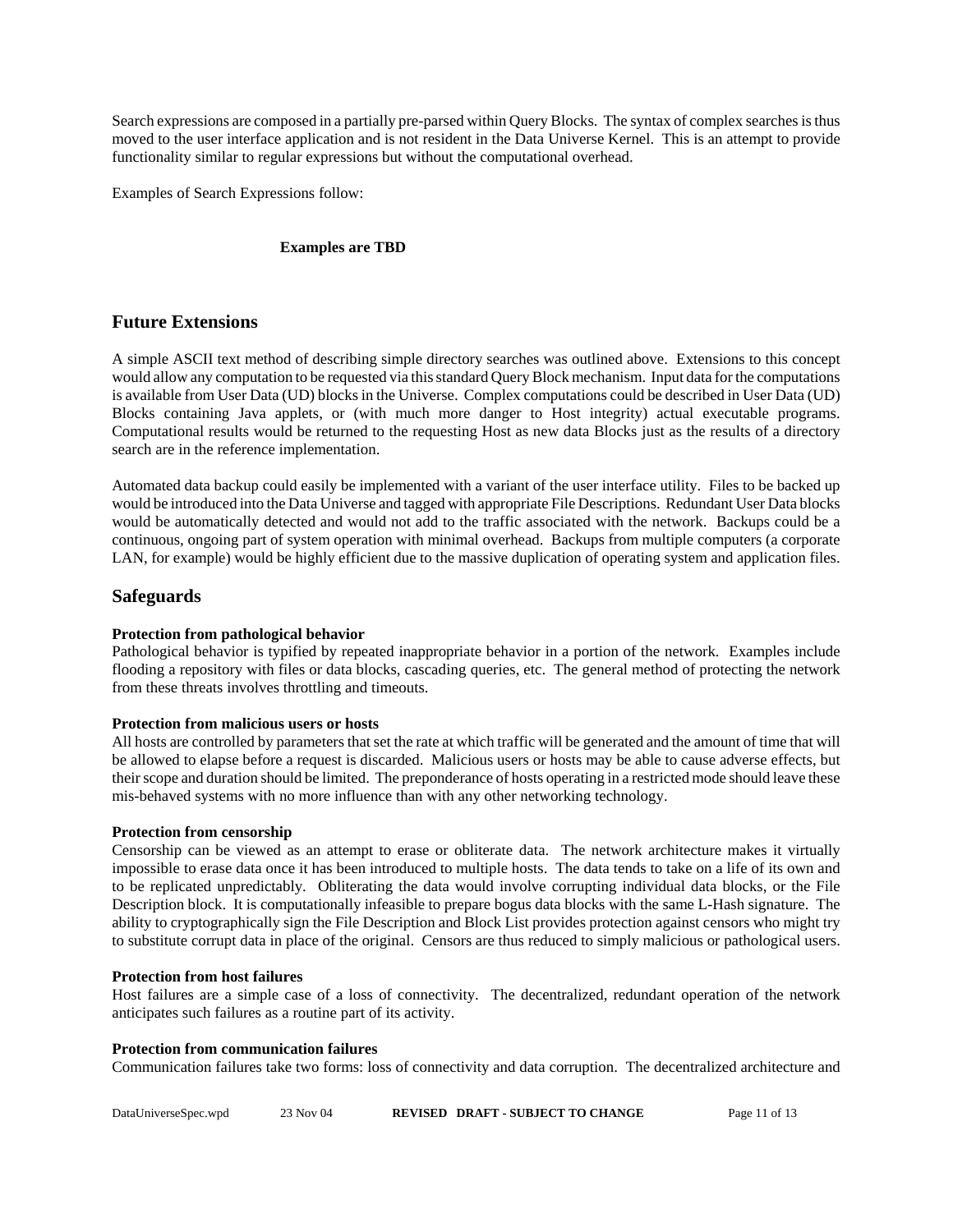the autonomous redundancy of data storage minimizes the effects of any loss of connectivity to any particular host or group of hosts. Data corruption is prevented by multiple layers of robust verification (using L-Hash) and error correction on files.

# **Vulnerabilities and Countermeasures**

It is understood that any distributed networking technology such as this will be exposed to a number of intentional and accidental threats. Since it is expected that the software will run on home and business computers without a knowledgeable administrative staff every effort must be made to design a system with inherent immunity to malicious or pathological behavior by one or more nodes in the network. By looking at each of the five block types it is possible to examine the effects of introducing mal-formed or malicious data into the network.

| <b>Threat</b> | <b>Description</b>                                                                                               | <b>Mitigation</b>                                                           | <b>Anticipated Effect</b>                                                                                                                                                                              |
|---------------|------------------------------------------------------------------------------------------------------------------|-----------------------------------------------------------------------------|--------------------------------------------------------------------------------------------------------------------------------------------------------------------------------------------------------|
| $UD-1$        | Introducing high volumes of<br>gibberish data blocks                                                             | Inherently limited by<br>outbound bandwidth of<br>malicious host            | Irritating waste of storage.<br>No major network effect.                                                                                                                                               |
|               |                                                                                                                  |                                                                             |                                                                                                                                                                                                        |
| $HL-1$        | Introducing high volumes of<br>Host List blocks with invalid<br><b>Host Ids</b>                                  | Automatic expiration based on<br><b>Host Longevity</b>                      | Diversion of Query and<br>Propagation bandwidth.<br>Minor degradation.                                                                                                                                 |
|               |                                                                                                                  |                                                                             |                                                                                                                                                                                                        |
| $FD-1$        | File Description does not match<br>file contents                                                                 | Users can add descriptions<br>based on their experience with<br>the content | Users may need to craft better<br>Query Blocks to eliminate these<br>SPAM results.<br>Irritating waste of storage.<br>No major network effect.                                                         |
| $FD-2$        | Introducing high volumes of<br>File Description blocks with<br>bad Block Lists                                   | Users can add descriptions<br>based on their experience with<br>the content | Users may need to craft better<br>Query Blocks to eliminate these<br>SPAM results.<br>• Only affects files returned by<br>popular Queries.<br>Irritating waste of storage.<br>No major network effect. |
| $FD-3$        | Introducing high volumes of<br>File Description blocks which<br>rebuild gibberish or malicious<br>(viral) files. | Users can add descriptions<br>based on their experience with<br>the content | Users may need to craft better<br>Query Blocks to eliminate these<br>SPAM results.<br>• Only affects files returned by<br>popular Queries.<br>Irritating waste of storage.<br>No major network effect. |
|               |                                                                                                                  |                                                                             |                                                                                                                                                                                                        |
| $DL-1$        | Introducing high volumes of<br>bogus Directory List blocks                                                       | >DL blocks expire based on<br>Host longevity                                | ▶ Queries may return invalid<br>host information for some User<br>Data requests.<br>No major network effect                                                                                            |